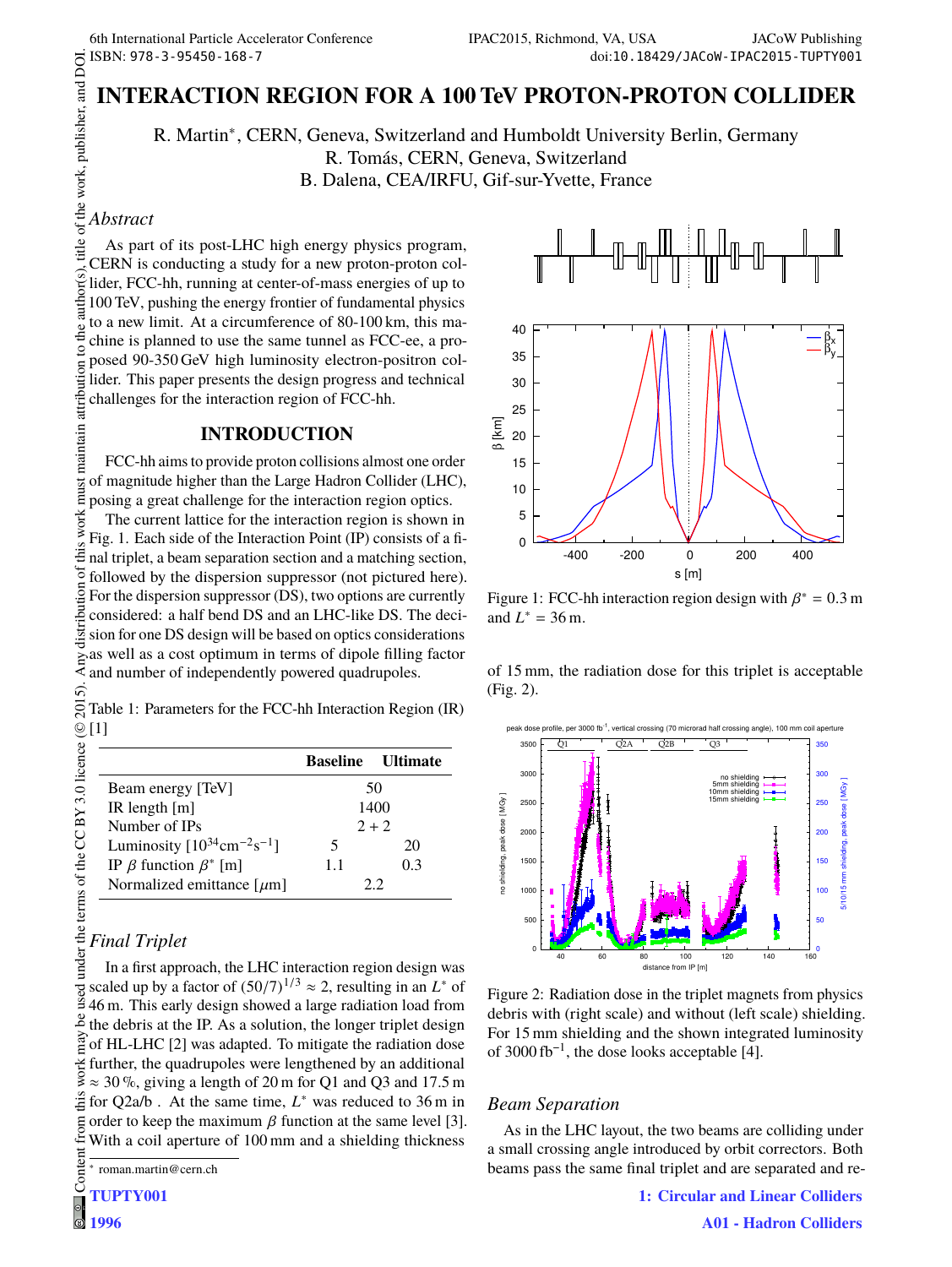combined by the dipole pairs D1 and D2. Compared to LHC, a more challenging magnet design was chosen with D1 having a magnetic field of 12 T and D2 10 T [5]. The integrated strength for each is 150 Tm, giving a beam separation of 0.4 m at a total separation section length of 112.55 m. D1 is a single aperture dipole, therefore aperture requirements will be a minor issue. D2 on the other hand is a double aperture dipole and unlike the arc dipoles, the magnetic field has the same direction in both apertures, so the cross talk between the two coils will produce unwanted multipoles. This makes the magnet design very challenging and will limit the available aperture. If aperture requirements become too large, the magnetic field in D2 will have to be reduced, increasing the overall length of the separation section.

#### *Matching Section*

The matching section is a scaled up version of the LHC matching section. It features four independent quadrupoles. Keeping in mind that the dispersion of the beam separation dipoles has to be matched to the arcs, the four quadrupoles offer not enough degrees of freedom, thus quadrupoles from dispersion suppressor need to be used for matching as well, adding further independently powered magnets to the interaction region.

## **MAGNET APERTURES AND** β <sup>∗</sup> **REACH**

The aperture of the triplet quadrupoles will determine the minimum  $\beta^*$ . The thick shielding that is required to reduce the radiation load limits the aperture, increasing the minimum  $\beta^*$ . It is therefore important to get an estimate on the minimum  $\beta^*$  that can be reached with a certain design. This estimate will allow to optimize the beam optics with respect to luminosity performance.

For an initial  $\beta^*$ , the final triplet was rematched so that  $\beta_{x,\text{max}} = \beta_{y,\text{max}}$  (Fig. 3 top). For the actual aperture requirements of the beam, the shape of the orbit bump producing the crossing angle will play a role, as well as the gradients in the magnets. However, forcing the maximum beam sizes to be equal is a good approximation to the optimum solution, especially when considering that the triplet optics are anti-symmetric (i.e.  $\beta_x$  and  $\beta_y$  switching shape from one side of the IP to the other) and the orbit bump behaves similar to  $\beta_x$ . After rematching the orbit bump, the coil aperture diameter of the triplet quadrupoles were calculated as

$$
d_{\text{coil}} = 2 \cdot \frac{e}{p} \frac{B_{\text{max}}}{k_1} \tag{1}
$$

with *e* being the elementary charge, *p* the proton momentum, *B*max the maximum field strength at the coil aperture and *k*<sup>1</sup> the quadrupole coefficient. To get the free aperture of the magnet, the coil aperture is then reduced by the shielding thickness and several other layers as indicated in Table 2.

This calculation does not take into account that the manufacturing of the magnets may require different thicknesses of the superconducting strands for different apertures, nor

| $B_{\rm max}$            | 11T                         |
|--------------------------|-----------------------------|
| crossing angle $\theta$  | $12 \sigma_{\rm p}$         |
| Layer thickness [mm]     |                             |
| - Shielding              | 15                          |
| - Liquid helium          | 1.5                         |
| - Kapton insulator       | 0.5                         |
| - Cold bore              | $\mathcal{D}_{\mathcal{L}}$ |
| - Beam screen            | 2.05                        |
| - Beam screen insulation |                             |

e.g. the scaling of the cold bore thickness with coil aperture. However, the rather conservative guesses for *B*max and beam screen insulation thickness should provide realistic apertures. In further work, the estimation of the free aperture will be refined. With the lattice rematched and the apertures set, the beam stay clear is checked using the APERTURE module of MAD-X [6]. If the beam stay clear is below the target value, the procedure is repeated with a larger  $\beta^*$  until the requirements are met (Fig. 3 bottom).

The APERTURE module was originally designed to calculate the  $n_1$  value, the maximum primary collimator opening for which the secondary collimators still provide protection of the local aperture from the secondary beam halo. However, using the halo input parameters indicated in [7], the module calculated the beam stay clear in units of nominal beam  $\sigma$ .

In the HL-LHC, the dispersion produced by the crossing angle orbit correctors is not matched via matching quadrupoles. Instead, the dispersion is compensated by orbit correctors in the arcs. This way, the orbit bump - and thereby the crossing angle - remains a degree of freedom that can easily be changed during operation. The dispersion compensation has not yet been implemented in FCC-hh. In order to avoid using an unreasonable dispersion in the triplet, all aperture calculations were performed for on-momentum particles. Thus, dispersive effects are not yet included, neither are magnet misalignments and tolerances of the mechanical parts (e.g. beam screen). Therefore, the resulting values should be regarded as lower limits for the  $\beta^*$  reach for the given input (Table 3).

Table 3: APERTURE Input Parameters. The halo parameters were all set to the same value, this way APERTURE calculates the beam stay clear in normalized beam  $\sigma$ 

| Normalized emittance $\epsilon_n$ | $2.2 \mu m$       |
|-----------------------------------|-------------------|
| Closed orbit uncertainty          | 2.0 <sub>mm</sub> |
| momentum offset $\delta_p$        | 0.0               |
| $\beta$ beating coefficient       | 11                |

The results of the  $\beta^*$  reach calculation are shown in Fig. 4. There are two lines: the red one for individual magnet apertures, meaning the aperture was calculated according to equa-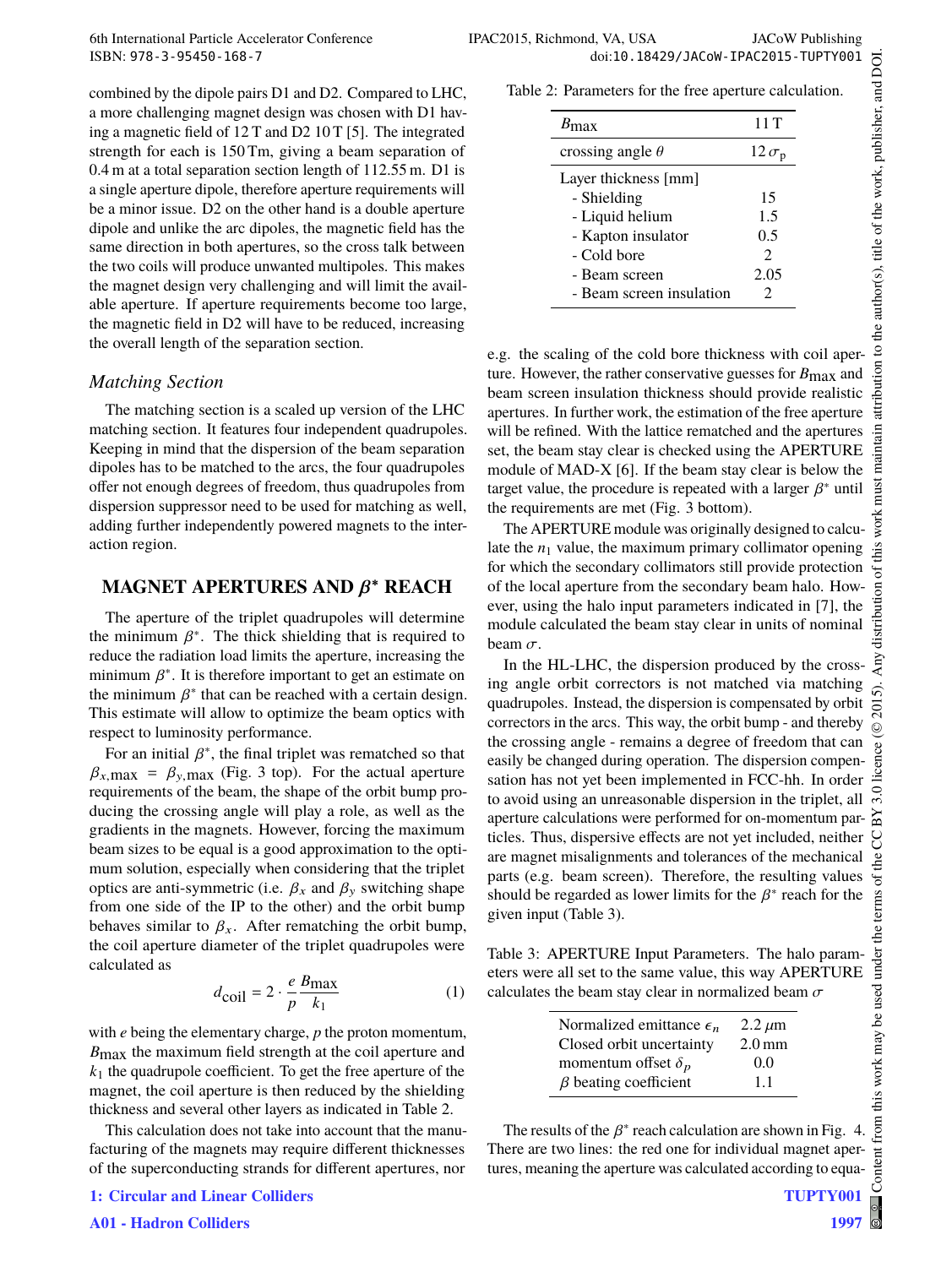

Figure 3: Principle of the  $\beta^*$  reach calculation: the triplet must was rematched to have the same maximum  $\beta$  function in the vertical and horizontal plane (top). After rematching the work: crossing angle orbit correctors and setting the apertures, the this beam stay clear was evaluated. Repeating this procedure,  $\beta^*$  $\sigma$ was varied until the required beam stay clear was achieved (bottom).

distribution tion 1 for each magnet separately. The uniform apertures of the green line mean, that the aperture was calculated for the magnet with the largest  $k_1$ . This way, all magnets are identi- $\tilde{\mathbf{c}}$ cally manufactured, potentially saving costs. Since the first  $201$ quadrupole from the IP, Q1 has a gradient of 220 T/m while ©Content from this work may be used under the terms of the CC BY 3.0 licence ( $\epsilon$ Q2a/b and Q3 only have 190 T/m, it also mean, the aperture licence in those magnets is reduced without a physical reason. As can be seen in Fig. 4, the  $\beta^*$  reach is significantly larger for  $3.0$ uniform apertures, it is therefore advisable to manufacture ΒY the triplet magnets according to the individual gradient.



Figure 4:  $\beta^*$  reach with a coil aperture field of 11 T. The work dotted lines indicate baseline and "ultimate" value. Note that the shown values present a lower limit for the given input  $\ddot{z}$  since dispersive effects, magnet misalignments and manufacturing tolerances are not yet taken into account. There is a comfortable margin to the baseline goal so reaching it should not become a problem.

**1998**

from

It should be highlighted that the baseline goal of  $\beta^*$  = 1.1 m does not seem to be a problem in either case, the "ultimate" goal of  $\beta^* = 0.3$  m will barely be possible with uniform apertures in this design.

The required beam stay clear will be determined by the collimation system. The first conceptual collimation section for FCC-hh was scaled up from the LHC. For the secondary and tertiary collimator to protect the magnets, the magnet apertures (in normalized beam  $\sigma$ ) needs to be larger than the collimator apertures. For HL-LHC the protected aperture needs to be larger than 12.3  $\sigma$ . Due to impedance issues, the collimator gaps cannot be scaled down with the emittance. With the same absolute collimator gaps as in HL-LHC, the required beam stay clear will be  $18.5 \sigma$ , using the same relative gaps 15.5  $\sigma$ . The required beam stay clear has a considerable impact on the  $\beta^*$  reach in Fig. 4, so the luminosity performance of FCC-hh strongly depends on the collimation system.

### **OUTLOOK**

Currently an interaction region with an *L* ∗ of 61.5 m is studied. It is a result of a scaling of the HL-LHC interaction region with the energy. Applying the scaling factor  $\sqrt{50/7}$ allows to use the same magnets as in HL-LHC. With the rather large aperture of 150 mm [8] a smaller impact of the shielding is expected, possibly allowing an even better  $\beta^*$ reach. In order to mitigate the radiation load in the first triplet magnet, possibilities of splitting Q1 in two magnets with different gradients will be studied. Compared to HL-LHC, where all triplet magnets have the same gradient, Q1 in the current FCC design is considerably stronger than Q2 and Q3. The impact of different matchings of the triplet on  $\beta^*$  reach and radiation load will be investigated.

#### **ACKNOWLEDGMENT**

This work is supported by the Wolfgang Gentner Programme of the Federal Ministry of Education and Research, Germany (BMBF).

#### **REFERENCES**

- [1] "Future Circular Collider Study Hadron Collider Parameters V1.0", FCC-ACC-SPC-0001, 11 February 2014, fcc.web. cern.ch
- [2] S. Fartoukh, "Towards the LHC Upgrade using the LHC wellcharacterized technology ", sLHC Project Report 0049, October 2010
- [3] R. Tomas et al., "FCC study: parameters and optics for hadron and lepton colliders", ICHEP 14, Valencia, Spain, July 2014
- [4] M. I. Besana et al., "Initial FLUKA simulations of triplet and shielding - Way forward to more detailed IR design simulations", FCC-hh MDI Meeting, 21 November 2014
- [5] E. Todesco et al., "Magnet specifications and targets", Future Circular Collider Week 2015, 25 March 2015
- [6] http://mad.web.cern.ch/mad/